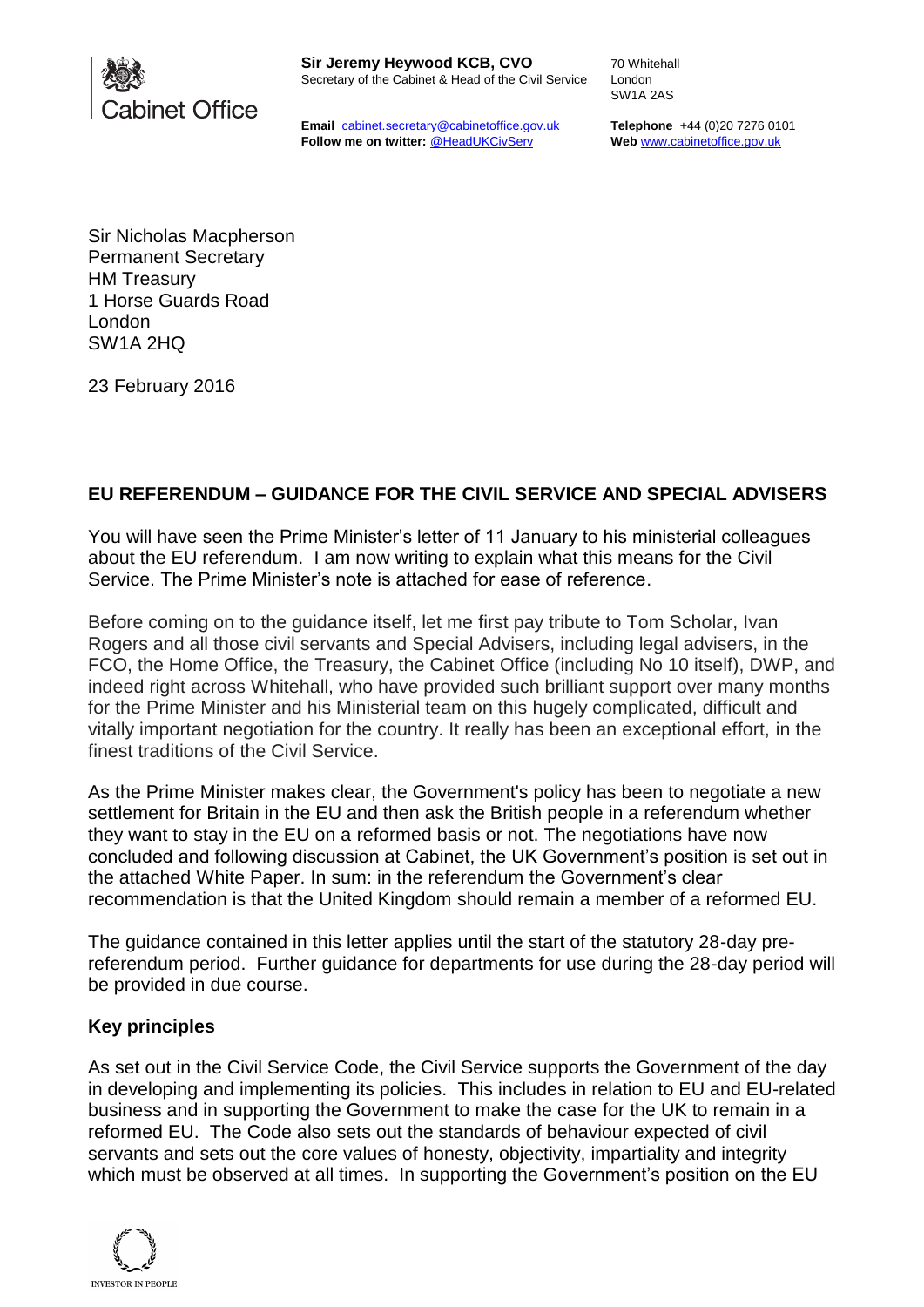referendum, civil servants should therefore continue to operate in line with the Civil Service Code and the normal rules on civil service conduct and government communications. In turn, Ministers must continue to abide by the *Ministerial Code* and not ask civil servants to act in any way that would conflict with the *Civil Service Code.*

## **Briefing and other support for Ministers**

Departments should continue to provide support in the normal way to Ministers operating in their ministerial capacity. This should include support for meetings on government business, ministerial visits and attendance at external events relating to government policy. Civil servants can draft ministerial speeches and provide briefing on government policy for Ministers to use at such events, including those organised by groups campaigning for the same outcome as the Government on the EU referendum. Ministerial briefing may explain the UK Government's policy position and offer comment on other policy positions in the usual way. As with any other policy position, civil servants may advise Ministers on the likely pros and cons of different approaches and how they could be implemented.

Civil servants should not themselves speak at external events on the issue, or work directly with or for the campaign groups. Liaison between the campaigns and Ministers should be handled by special advisers, who may also accompany Ministers to campaign events.

As previously agreed, and confirmed at Cabinet, individual Ministers will be able to take a different personal position from that of the Government on the issue of the EU Referendum. This wholly exceptional arrangement applies only to the question of whether the UK should remain in a reformed EU or leave. All other EU or EU-related business, including negotiations in or with all EU institutions and other Member States, and debates and votes in the UK Parliament on EU business will continue to be subject to the normal rules of collective responsibility and party discipline. This also of course applies to policy discussions within government. The existing machinery of government for making policy on EU business will continue to function in the normal way.

As set out in the Prime Minister's letter it will not be appropriate or permissible for the Civil Service to support Ministers who oppose the Government's official position by providing briefing or speech material on this matter. This includes access to official departmental papers, excepting papers that Ministers have previously seen on issues relating to the referendum question prior to the suspension of collective agreement. These rules will apply also to their special advisers.

In line with usual practice, Departments may check facts for such Ministers on request. And civil servants should continue to support such Ministers in undertaking all official government business in the usual way.

### **Ministerial visits**

Officials should continue to support Ministers in the conduct of visits (or parts of visits) to carry out government business in the normal way. The government estate should not be used for visits and events that are organised by the designated campaign groups. Where a visit is a mix of campaign/political and official engagements, it is important that the department and the campaign/political organisation each meet a proportion of the actual

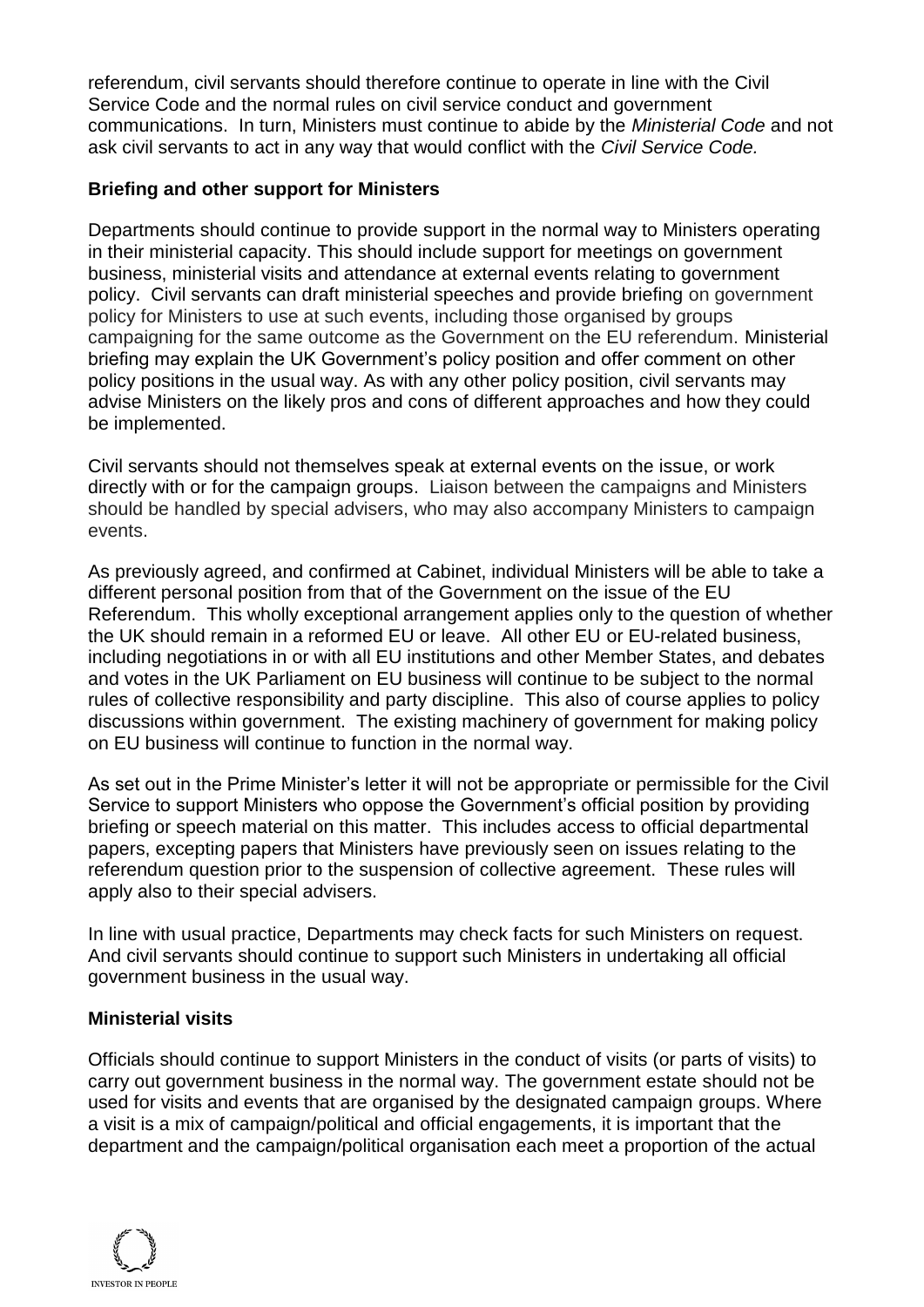cost.

## **Communications**

The principles of impartiality and the proper use of public resources continue to apply to all government communications activity, including activity related to the EU referendum.

In practice, this will mean maintaining a distinction between taxpayer-funded public information that explains government policy and information provided by external campaigning groups, including the designated campaigns, which have their own funding limits. That separation should apply to the documents that the Government is statutorily required to produce and any of the Government's 'paid for' marketing, branding or information activity.

When issuing statements on behalf of the Government in any medium – including speeches, social media, articles, answers to written parliamentary questions and Ministerial and official correspondence – officials should not include campaign branding and should avoid direct reference to any campaigning groups.

During this period, civil servants can continue to communicate government policy on behalf of Ministers in the normal way, including in making the case for the UK to remain in a reformed EU. This includes engagement with stakeholders. As usual, civil servants must be careful to explain the Government's position and arguments in a factual way, provide factual commentary on opposing positions where appropriate and not present any views or opinions of their own.

We can expect government publications to be scrutinised even more closely than usual and so it is especially important that the usual propriety principles of good administration are applied to ensure that material for publication is accurate, with facts and evidence clearly sourced wherever possible. The Government Communications Service propriety guidance may be found [here.](https://gcs.civilservice.gov.uk/wp-content/uploads/2015/09/Government-Communication-Propriety-Guidance.pdf)

# **Dealing with requests for information from campaigning groups**

Requests for information from external groups campaigning for a particular referendum outcome should be treated in the same way as other third party requests for information, taking account of the Freedom of Information Act 2000 and other relevant statutes and provisions. All requests for information should be handled as speedily as possible and treated in an even-handed way. In all cases, it should be made clear that any views given on the merits of proposals are the views of the UK Government.

# **European Union and International Business**

All EU and EU-related business, including negotiations in or with all EU institutions and other Member States, EU Council meetings and policy discussions within government will continue as usual throughout this period. The normal rules of collective responsibility apply and therefore the existing machinery of government for making policy on EU business will continue to function in the normal way, including Cabinet Committee clearance processes.

Specific guidance on EU business may be sought from the European and Global Issues Secretariat at [egis.eacwriterounds@cabinetoffice.gov.uk.](mailto:egis.eacwriterounds@cabinetoffice.gov.uk)

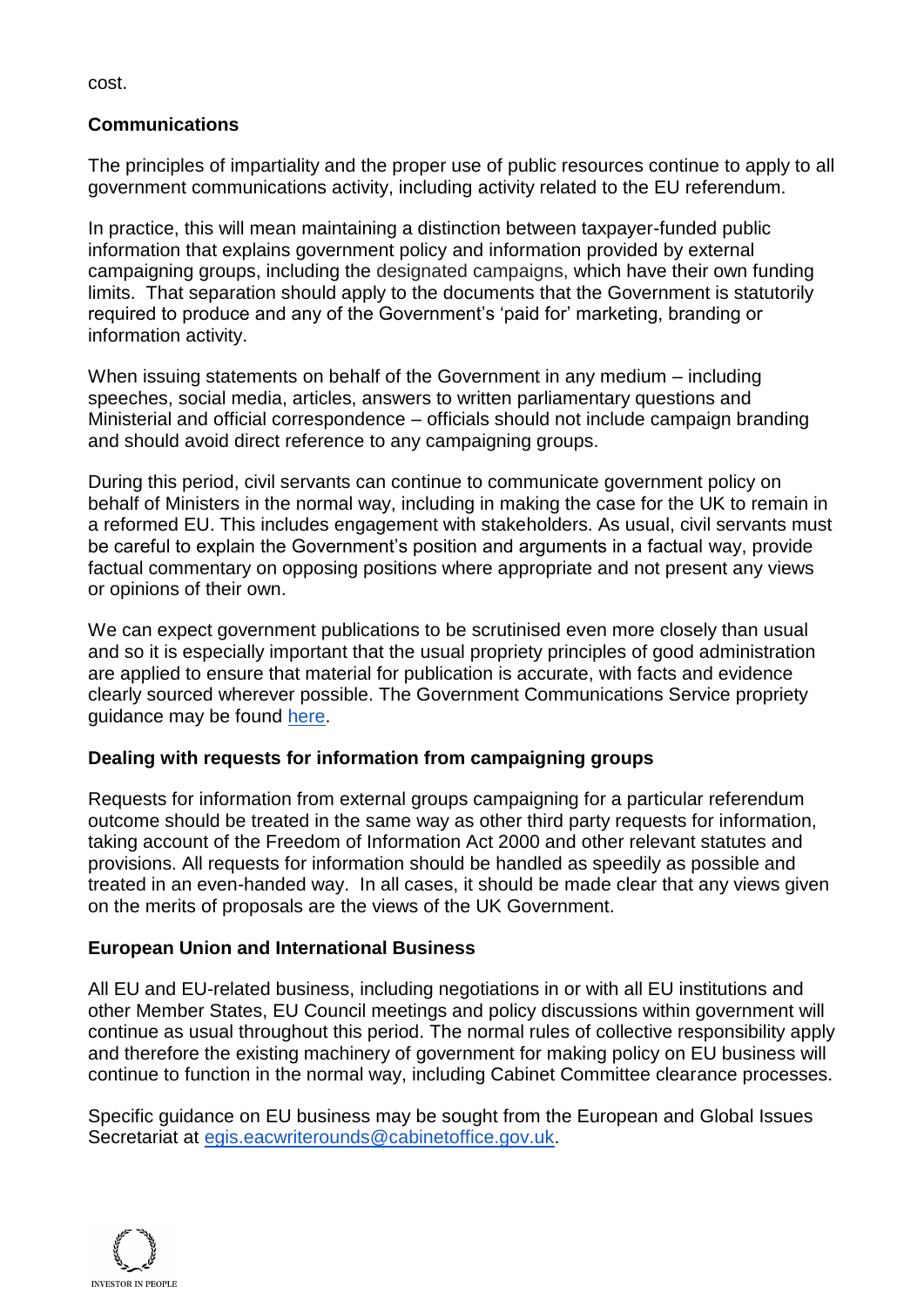# **Special Advisers**

Special advisers must conduct themselves in accordance with the requirements of their Code of Conduct.

Under the terms of their appointment, special advisers are permitted to discharge their role with a degree of party political commitment and association. They can provide a channel of communication between the Government and outside interest groups, including groups formed to campaign for a particular outcome in the referendum, provided this is in support of the Government's official position. They may provide such groups with publicly available information and attend meetings and events held by these groups in support of or on behalf of Ministers.

Special advisers who wish to work full-time for a campaign team must first resign their position as a special adviser for the duration of the campaign. Special advisers who wish to work part-time for government and part-time for a campaign must have their government salary reduced commensurately. Any special adviser wishing to work parttime or full-time for a campaign should seek the Prime Minister's approval for this. Special advisers who wish to undertake routine campaign activity in a personal capacity may do so in their own time and outside office hours. They may not use annual leave or unpaid leave for any campaign activity.

As at all other times, special advisers may not ask civil servants to do anything that is inconsistent with their obligations under the *Civil Service Code*.

As the Prime Minister outlined in his letter, special advisers may support Ministers who are campaigning against the Government's position, in accordance with their own wishes, and provided this is done in their own time and outside office hours, and does not draw on official or departmental resources. Any special adviser who wishes to support Ministers in this way should notify the Prime Minister's Principal Private Secretary. Special advisers will continue to support their Ministers on other government business in the normal way.

# **Involvement of civil servants in campaigning activities in a personal capacity**

The involvement of civil servants in campaigning activities connected with the referendum in a personal capacity falls within the definition of national political activity outlined in the *Civil Service Management Code*. Detailed guidance on the restrictions on civil servants' involvement in political activities is set out in Section 4.4 of the Civil Service Management Code [http://www.civilservice.gov.uk/about/resources/csmc/CSMC-4.aspx\)](http://www.civilservice.gov.uk/about/resources/csmc/CSMC-4.aspx) and Departmental staff handbooks. Civil servants may also wish to remind themselves of the Government communications guidance and social media guidance and in particular the principle that the requirements of the *Civil Service Code* apply to the use of social media in both an official and personal capacity.

### **Departmental non-executive directors**

Departmental non-executive directors who wish to take an active part in campaign activity on a personal basis in their own time should first consult the Chair of their departmental board and the Permanent Secretary of the department. In undertaking any such activity,